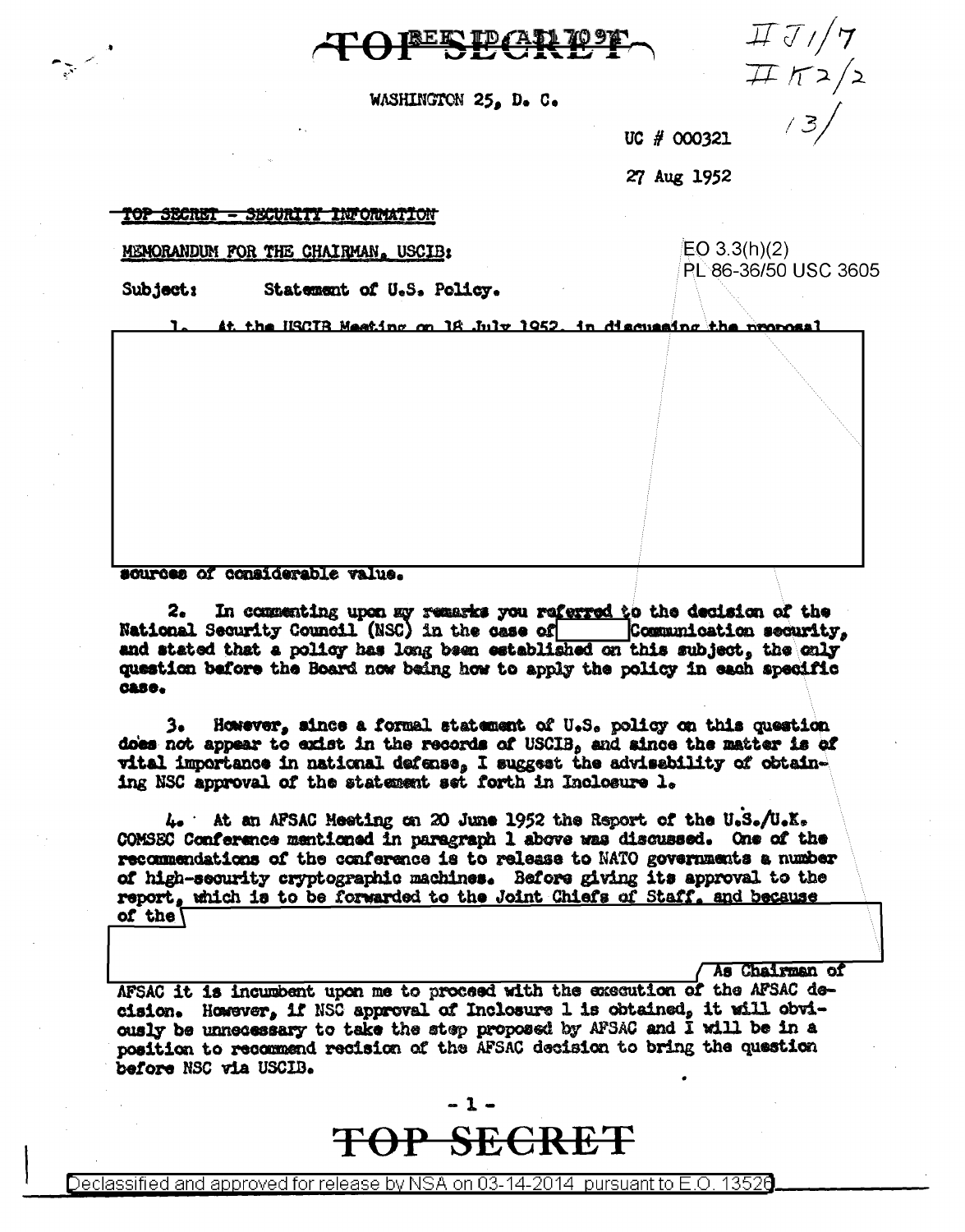

UC # 000321

27 Aug 1952

#### <del>TOP SECRET</del> <del>- SECURITI INFORMATION</del>

Subject: Statement of U.S. Policy.

With reference to paragraph  $4$  of Inclosure  $1$ , this paragraph is 5. deemed desirable in the statement of policy in view of the international discussions which usually precede agreement upon cryptographic systems to be employed in the situations and for the purposes indicated therein.

A brief history of the subject may be of interest in this con-6. nection and is attached as Inclosure 2.

> /s/ Ralph J. Canine RALPH J. CANINE Major General, US Army Chairman, Armed Forces Security Agency Council and **USCIB Coordinator**

Inclosures - 2

- 1. U.S. Policy on Communications Security of Foreign Governments with which the U.S. is Allied Militarily.
- 2. Brief History of the Problem -COMSEC versus COMINT.

 $2 -$ 

## P SECRET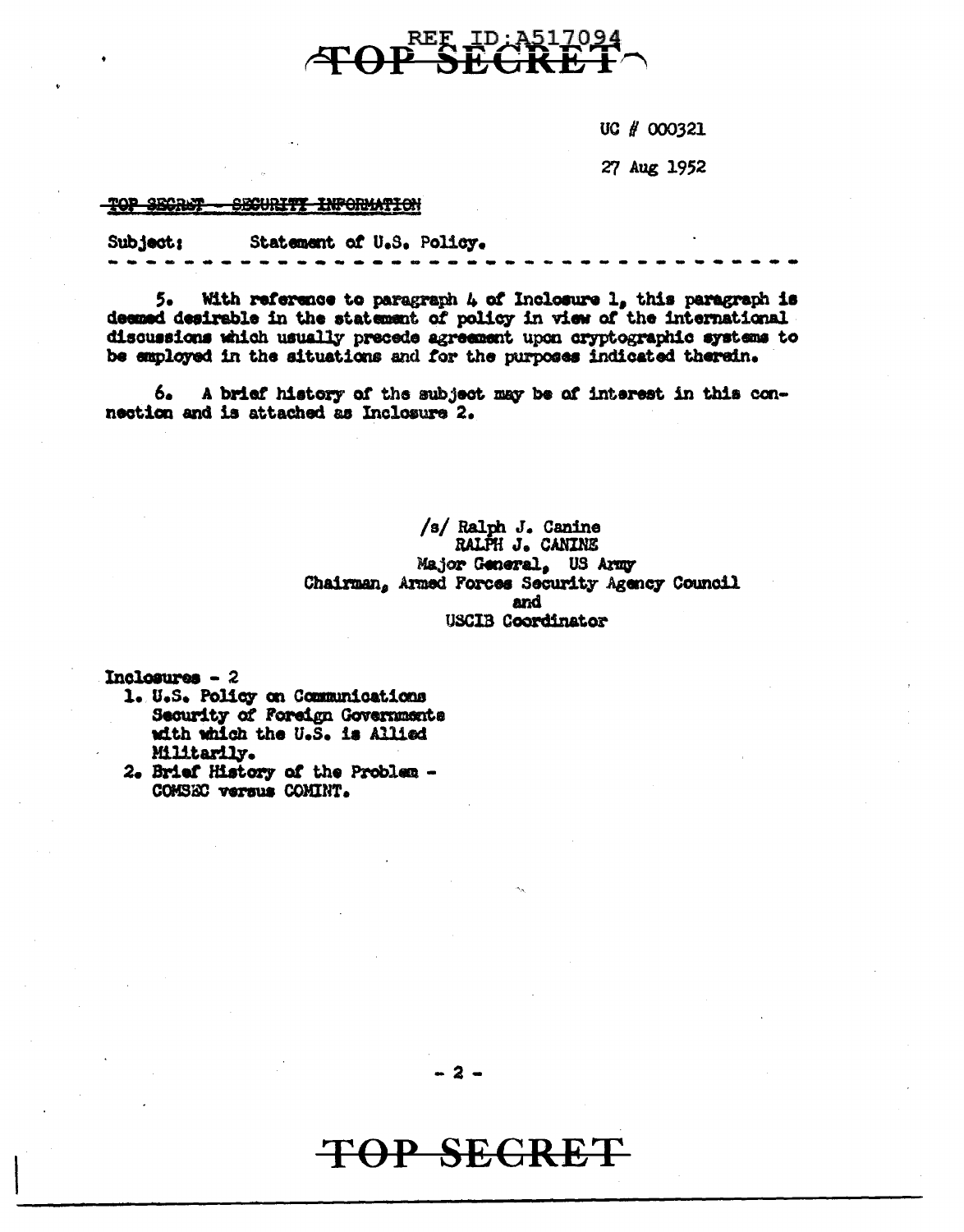## **TOP SECRET**

#### TOP SECRET - SECURITY INFORMATION

### UNITED STATES POLICY ON COMMUNICATIONS SECURITY OF FORKIGN GOVERNMENTS WITH WHICH THE UNITED STATES IS ALLIED MILITARILY

 $EO 3.3(h)(2)$ PL 86-36/50 USC 3605

When it is evident that classified information of U.S. origin, or classified information which pertains to mutual defense plans between or among the U.S. and other governments is encrypted in insecure oryptographic systems used by the other governments and as a consequence endangers the U.S. National Security, the U.S. may initiate such action as is appro-<br>priate to cause improvement to be made in the communication security of those other governments, even though the

detrimental to the security of the U.S. and its allies if read by a potential enemy. If the communications methods and the government employing the particular cryptographic systems used to protect the communications is engaged in effective participation with the U.S. and its allies in mutual defense matters, the systems will be adjudged insecure and action may be instituted to bring about an improvement.

In each case in which corrective action is under study, steps 3. will be taken, before such action is initiated, to assure that the physical and personnel security of the other government concerned are such as to prevent so far as practicable the leakage of classified information from those sources.

For communications among allied military commands in which there 4. is U.S. participation and for which there has been no previous need for cryptographic systems but in which there will be future requirements for secure communications, action may be initiated by the U.S. to provide suitable means of making such communications secure.

Responsibility for initiating any actions which this policy may 5∙ ∶ require is placed upon the Director, Armed Forces Security Agency, in his capacities as Chairman, Armed Forces Security Agency Council, and as Coordinator, United States Communications Intelligence Board.

TOP SECRET

2 one draft d'had abled!<br>
une draft d'had aux actions

Inclosure 1 with UC  $#$  000321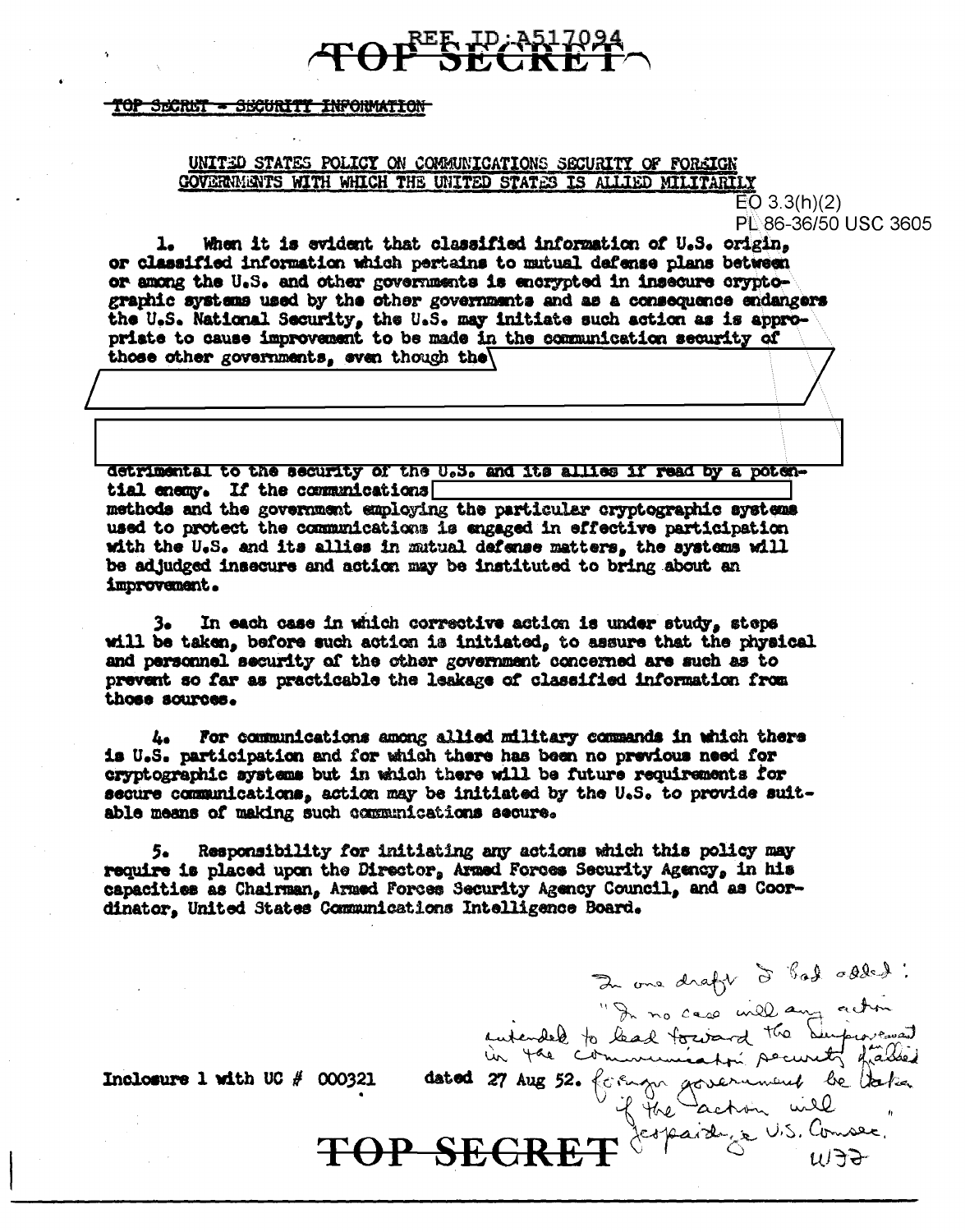## **EF ID: A51709**<br><del>• SECRE</del>

TOP SECRET - SECURITY INFORMATION

### BRIEF HISTORY OF THE PROBLEM COMSEC VERSUS COMINT

 $EO 3.3(h)(2)$ PL 86-36/50 USC 3605

The question as to which of two cryptologic aspects of tele-com-1. munications should be considered paramount to U.S. national security, in cases where U.S. communications intelligence (COMINT) interests and U.S. communication security (COMSEC) interests conflict, has come before U.S. authorities a number of times in recent years but the question has always been considered in connection with specific cases; it has never been studied attentively as a general or basic issue.

The question entered into the deliberations of the United States  $2<sub>o</sub>$ Communications Intelligence Board (USCIB) early in 1948, when the Department

ing on 2 September 1948 the NSC considered the problem but decided that it would take no action with regard to the subject brought before it by USCIB.

In a memorandum dated 30 June 1949 the Chairman of ISIR informed

 $-1-$ 

Inclosure 2 with UC  $#$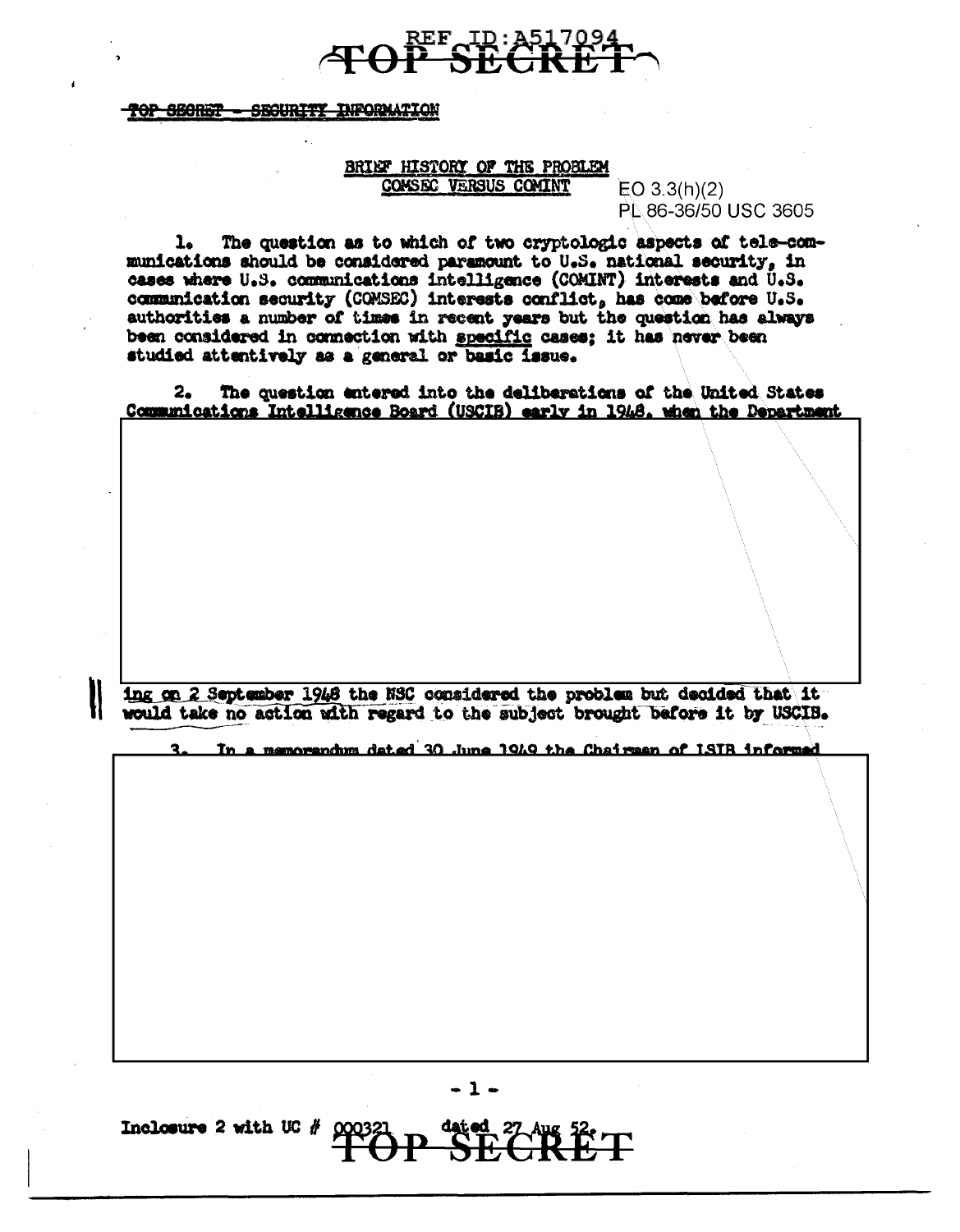# **TOP SECRET**

 $EO$  3.3(h)(2) PL 86-36/50 USC 3605

In the course of the 1952 U.S./U.K. COMSEC Conference in Washington, the Director, AFSA, was advised by the head of the U.K. delegation that the British cabinet considered COMSEC paramount and that the British delegation was acting under this policy. In its first comment on the LSIB memorandum. USCIB set forth certain reservations and presented an alternative solution which USCIB considered to be of "least detriment to However, the alternative solution was unacceptable to ISIB. After lengthy discussions, USCIB notified ISIB on 17 September 1949 that USCIB withdrew its objections to the British plan to issue TTPEX to the Western Union nations. However, USCIB's acceptance of the British plan was based upon the understanding that the TYPEX machines to be issued to Western Union nations would be specifically limited in their use, viz., (a) to encrypt "METRIC" communications only, and (b) that these would largely be military communications at Supreme Command and Governmental level in connection with Western Union Defense matters, the latter being a limitation which was explicitly stated in the very first paragraph of the LSIB memorandum of 30 June 1949.

Later, when the Western Union idea expanded into the North Atlantic **Le** Pact, the subject of secure communications for NATO entered into the picture. A U.K. proposal to issue the TIPEX MARK II to NATO countries for NATO communications was accepted by the U.S. but in a memorandum dated 19 October 1949 the Department of State made a reservation:

"The Department of State member of USCIB feels that the British offer should be accepted provided that the use of these crypto-materials is specifically limited to those military communications of the signatory nations that concern North Atlantic Pact defense matters."

5. A short time after the use of TYPEX was approved for highest level NATO communications it was recognized that certain purely national communications at the same level, containing COSMIC information or references thereto, ought to be encrypted in systems of security higher than that afforded by those amployed by certain NATO governments. For this reason permission was granted to the NATO governments to use the TYPEX for such purely national communications also, and an offer was made to instruct the governments concerned in the proper methods of compiling their can national key and keylists. However, not much advantage has thus far been taken by those governments to receive such instruction and to avail themselves of the possibilities.

6. For intermediate or second-level NATO communications the U.S. authorities late in 1949 decided to recommend supplying NATO governments with the CCM, a decision later accepted by the U.K. authorities. However, the distribution of the CCM's and the circumstances under which they are to be used at this level are such that it is valid to assume that the communications to be encrypted will be practically all military, not diplomatic messages.

The preceding history establishes the fact that in agreeing to pro-7. vide secure machines for Western Union and for NATO powers, there was always the reservation and understanding that they would be used for military Western Union "METRIC" or for NATO "COSMIC" communications, and not for purely national diplomatic communications of any of the powers involved.

 $-2-$ 

## TOP SECRET